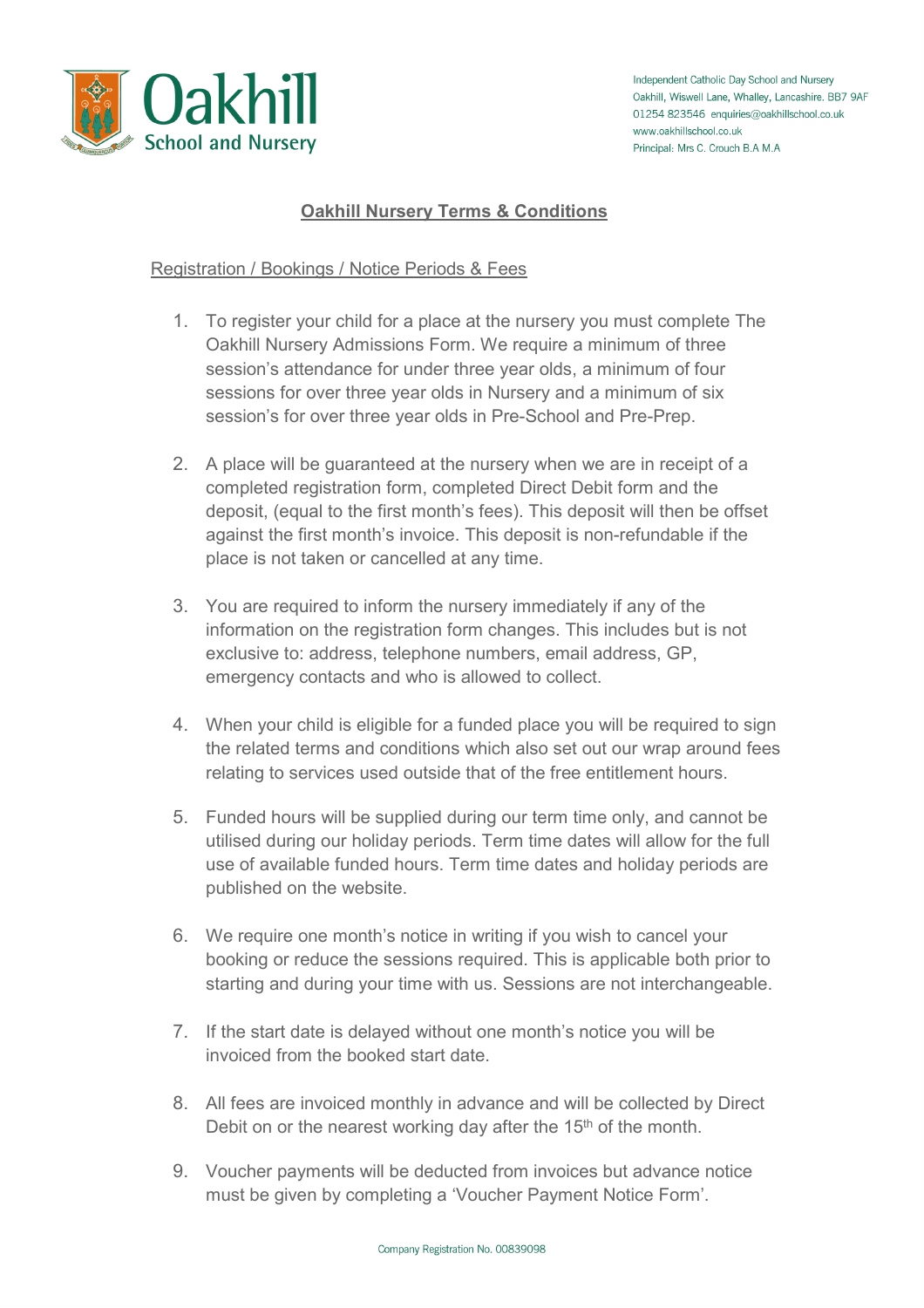

- 10. Full fees are payable during periods of absence including sickness, absence and holidays. However sessions which fall on or during public and bank holidays will not be charged.
- 11. Childcare vouchers are required to be set up to ensure we are in receipt of the funds during the month to which they relate.
- 12. Tax-Free Childcare payments are required to be paid to ensure we are in receipt of the funds on or before the fifth of the month to which they relate.
- 13. Oakhill reserves the right to charge interest on late fees at the rate of three percent per month on an accumulative basis. For re-presented payments (cheques, Direct Debits or card payments), a minimum charge of £25 per occasion will be applied. Children may be excluded from the nursery if fees remain outstanding more than twenty one days beyond the first of the month and the registration terminated.
- 14. All children under three years old will be full-time for the fifty weeks Nursery is open. When a child becomes three years old we require notification of intention to remain full-time or to become term-time only. Children will remain full-time until we receive at least one months notification to change to term-time only.
- 15. Children over three years old that have requested to remain full-time will be allowed to take days off free of charge with one months notice during the published holiday dates.
- 16. Term-time only children that require extra days or sessions during the holiday periods must book their holiday requirements four weeks before the start of the holiday in order to secure their availability. Holiday dates are available upon request.
- 17. Extra days, sessions and hours outside that of your core booking are often available and can be obtained on an ad hoc basis. These are booked directly with the nursery management team and must be requested in writing via email. All extra sessions will be charged at their individual session rate. These sessions are subject to availability of spaces and staffing requirements.
- 18. When a child starts, leaves or changes their booking pattern mid-month, a pro-rata calculation of fees applies.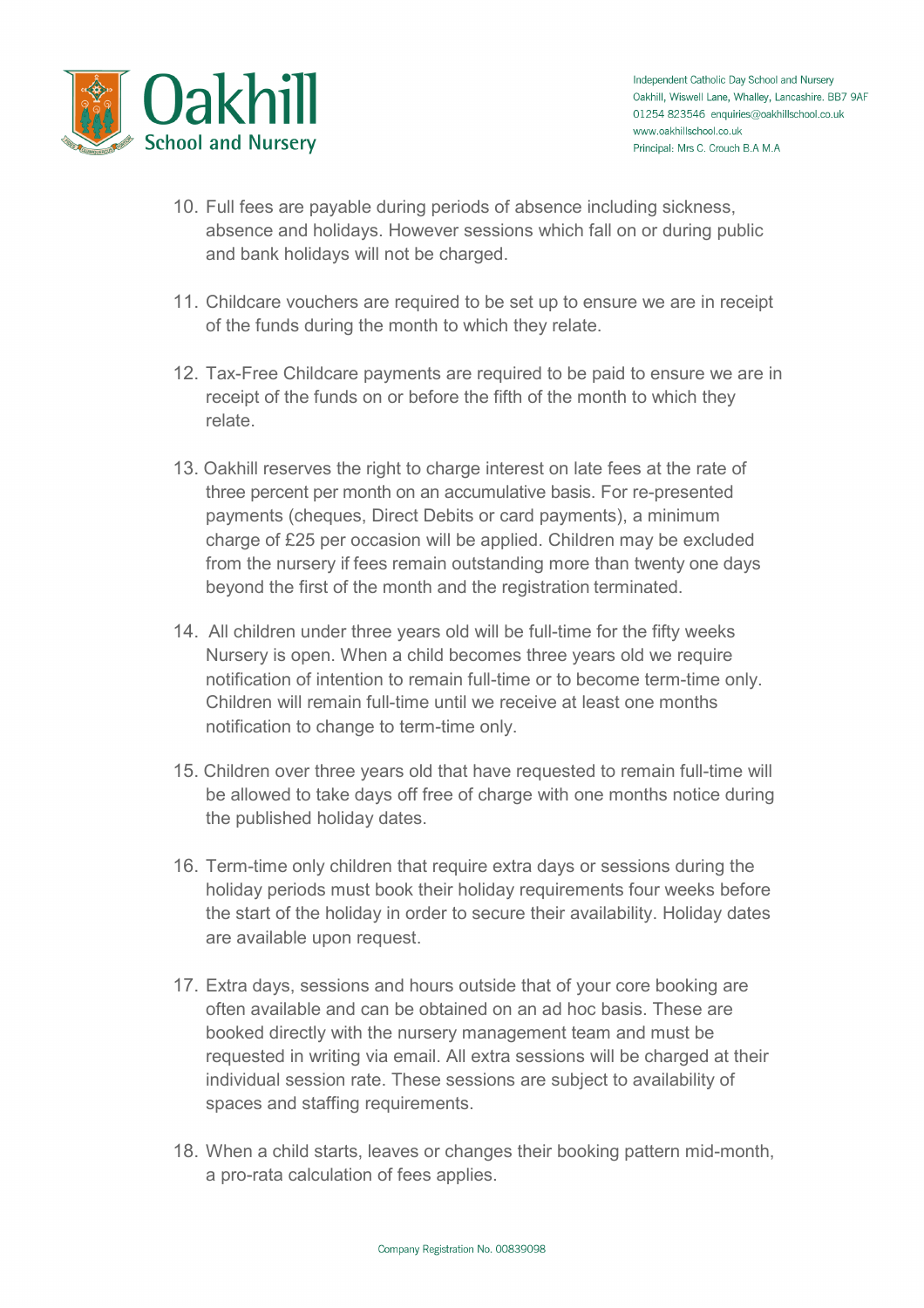

- 19. When a sibling of an existing child starts, the eldest child will be entitled to a sibling discount of 10%. The 10% sibling discount will be applied to the eldest child's session fees. The discount will not be applied to any other items, e.g. food, late collection fees, dance, etc.
- 20. Parents/guardians collecting children late from the nursery will be subject to a late collection fee. Charges are made every fifteen minutes or part thereof. Parents/guardians should be aware that the nursery has to be vacated by the designated session end time.
- 21. Nursery Fees are reviewed annually. We aim to give at least one month's notice of any changes.

## **Uniform**

- 22. Children attending Baby Room and Toddler Room are not required to wear uniform.
- 23. For all children attending Nursery, Pre School and Pre-Prep uniform must be worn at all times and in a manner that adheres to our dress code. All uniforms are available from our official uniform supplier. Uniform lists will be supplied upon request.

## Safety and Well Being

- 24. We will work with parents to cater for specific dietary and medical requirements of individual children. Parents have a duty of care to notify the Nursery Manager in writing if there are changes to a special diet or medical condition so that we can ensure all paperwork is updated in line with these changes. Any information by a third party in relation to the medical or dietary condition must also be shared with the nursery.
- 25. We have a duty of care to ensure that any significant concerns about the children in our care are reported to the local authority designated officer (LADO) and where appropriate Ofsted. We may consider any incident or observation of a child where we deem the child may have been or may be in the future at risk either physically or emotionally. In exceptional cases this may be done without the prior knowledge of the Parents / Guardian until we have sought external advice.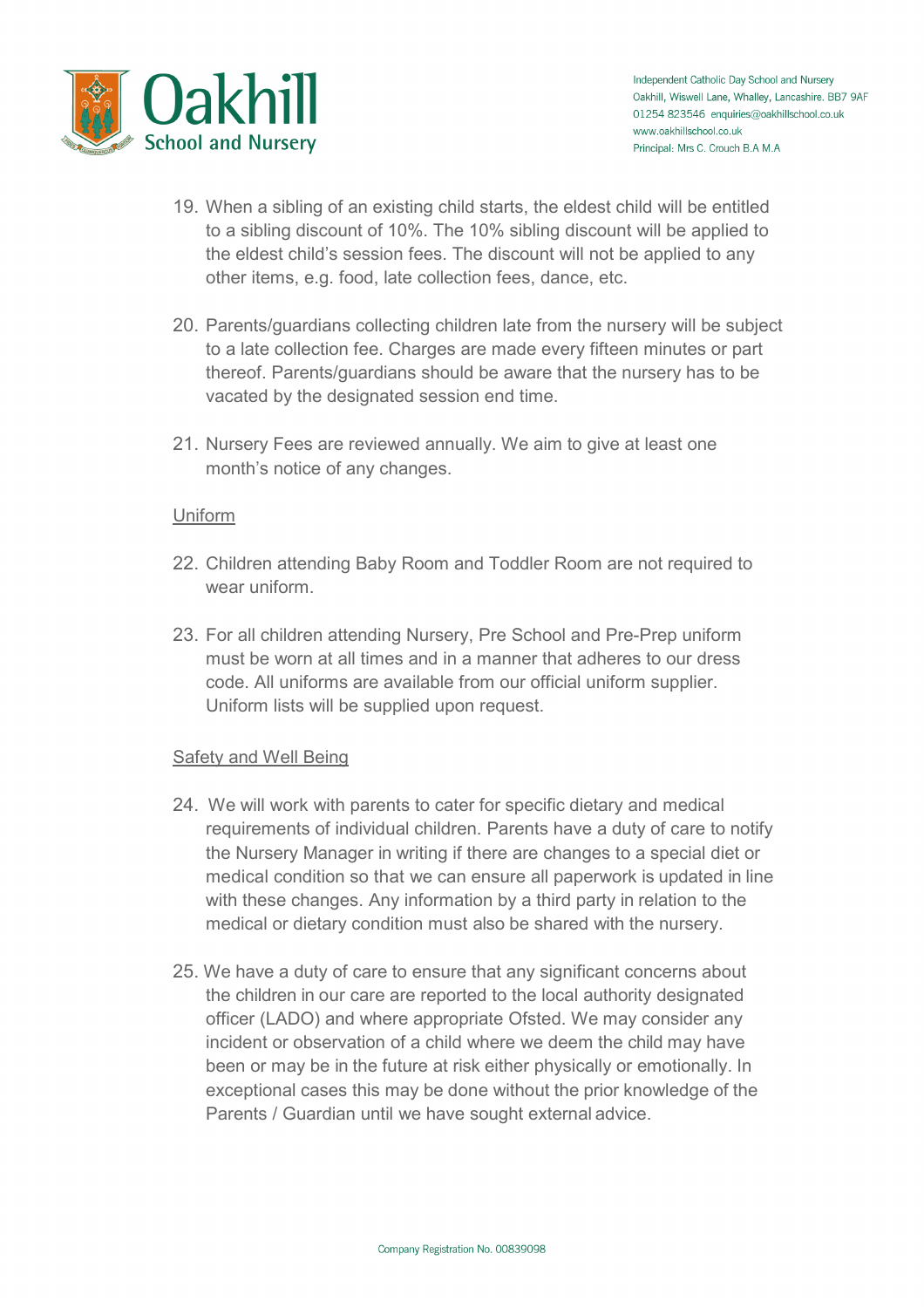

- 26. In exceptional circumstances there may be an event that triggers the closure of the nursery for example severe adverse weather conditions, loss of utilities, risk to personal health or acts of terrorism. Oakhill in these circumstances will not be held responsible and will not issue refunds for such forced closures.
- 27. Oakhill will not tolerate under any circumstances, behaviour towards any member of Oakhill staff which is deemed to be threatening, abusive or violent. Any such behaviour may result in termination of the nursery place or a refusal to allow a person back on the premises in the future.

## Photographs and Learning Journals

- 28. Oakhill may take photographs for a number of reasons whilst your child is in our care. This may include, but no be limited to; document learning and development progress; document what they enjoy doing; include in newsletters and displays, evidence for learning journals; record special events and achievements; marketing and publicity purposes.
- 29. Due to the confidentiality and safeguarding aspects of protecting children who attend our Nursery you consent to treat all photographs containing images of other children, received from Oakhill or any related updating service, for your own personal use and that you will not share them publically. Any parent not adhering to this code of conduct will no longer be able to be sent digital updates of their child.
- 30. You consent for Oakhill Nursery to create on online learning journal for your child or children.
- 31. You consent to photographs of your child or children being taken by authorised persons representing Oakhill Nursery.
- 32. You consent to photographs containing images of your child or children being included in other children's learning journals.
- 33. You can withdraw your consent , in writing , or request to see photos at any time.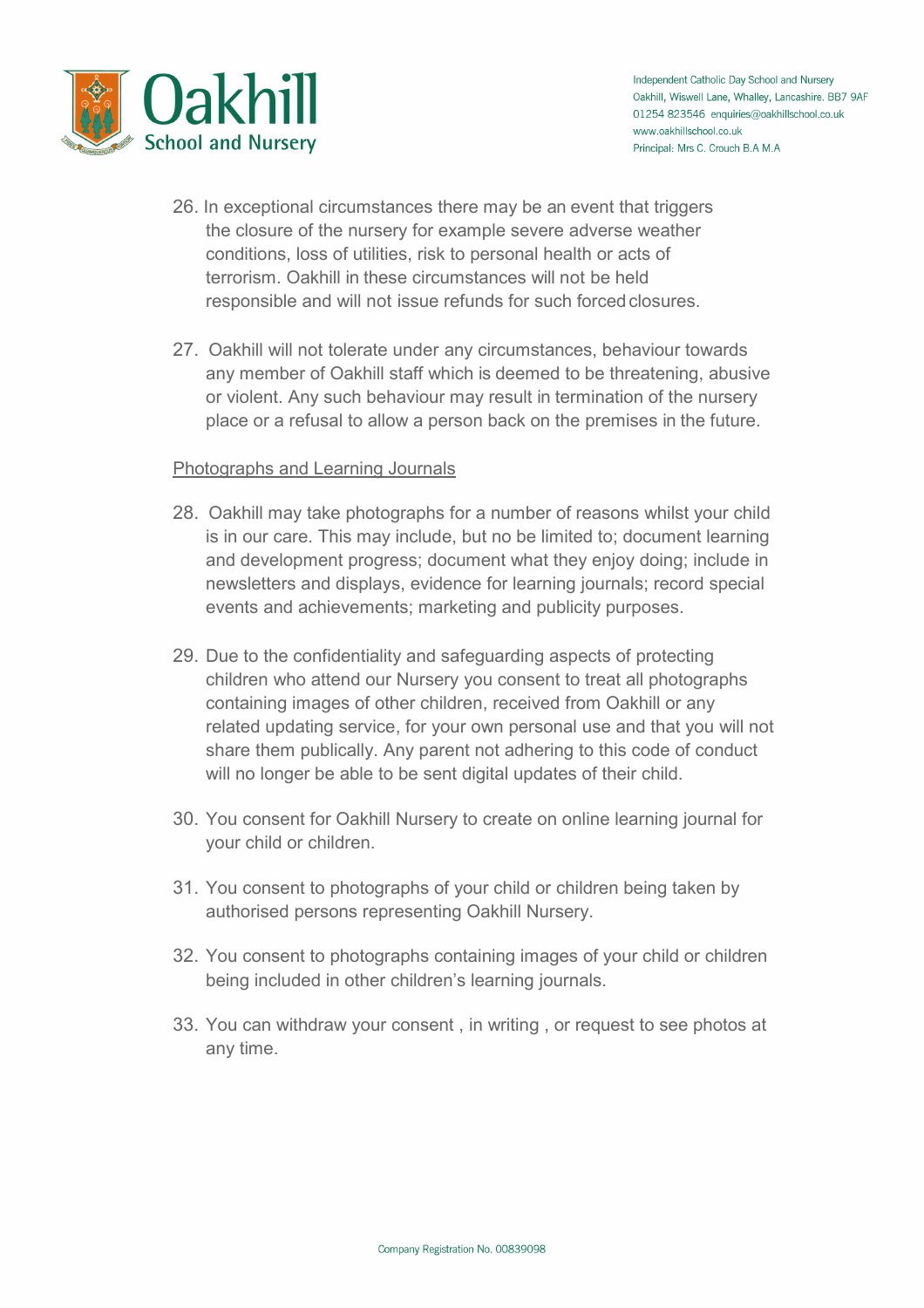

#### Illness and Accidents

- 34. If a child is unwell or unable to attend you must contact the Nursery Manager to inform them of the reason for absence. This is to ensure we are able to effectively communicate to all parents any communicable diseases in the nursery. A copy of our infection control policy is available from the nursery office.
- 35. We have a realistic attitude to the needs of working parents but we reserve the right if a child becomes unwell whilst in our care to contact the Parent / Guardian or the emergency contact detailed on the registration form. If the Manager deems that the child is not well enough to remain at Nursery you may be required to arrange collection of your child.
- 36. We reserve the right to administer basic first aid and treatment when necessary. Parents will be informed of all accidents and will be required to sign an accident form. For accidents of a more serious nature, involving hospital treatment, all attempts will be made by Nursery to contact the parents but failing this, we are hereby authorised to act on behalf of parents and authorise necessary treatment.
- 37. We will administer prescribed medicines if parents complete a 'Medicine Consent' form and if medication is prescribed and clearly labelled with chemist prescribed amounts, directions and Child's name. However, the first dose of medicine must be given at home and parents must take all medicines home at the end of each day. We reserve the right to refuse responsibility to administer and may require a parent to come in to nursery to administer medication to their child. All medication will have to be booked in and a medication consent form must be filled out and signed. Any child needing antibiotics will need to have taken them for forty eight hours before returning to Nursery.
- 38. We may require parents to withdraw their child from Nursery, in the event that they require special medical care or attention, which is not available or refused by parents or it is considered that the child is not well enough to attend Nursery.
- 39. We may also ask parents to withdraw their child from Nursery if we have reasonable cause to believe that they are or maybe suffering from or has suffered from any contagious disease/infection and there remains a danger that other children at the Nursery may contract such a disease/infection. We accept no responsibility for children contracting contagious diseases/infections.